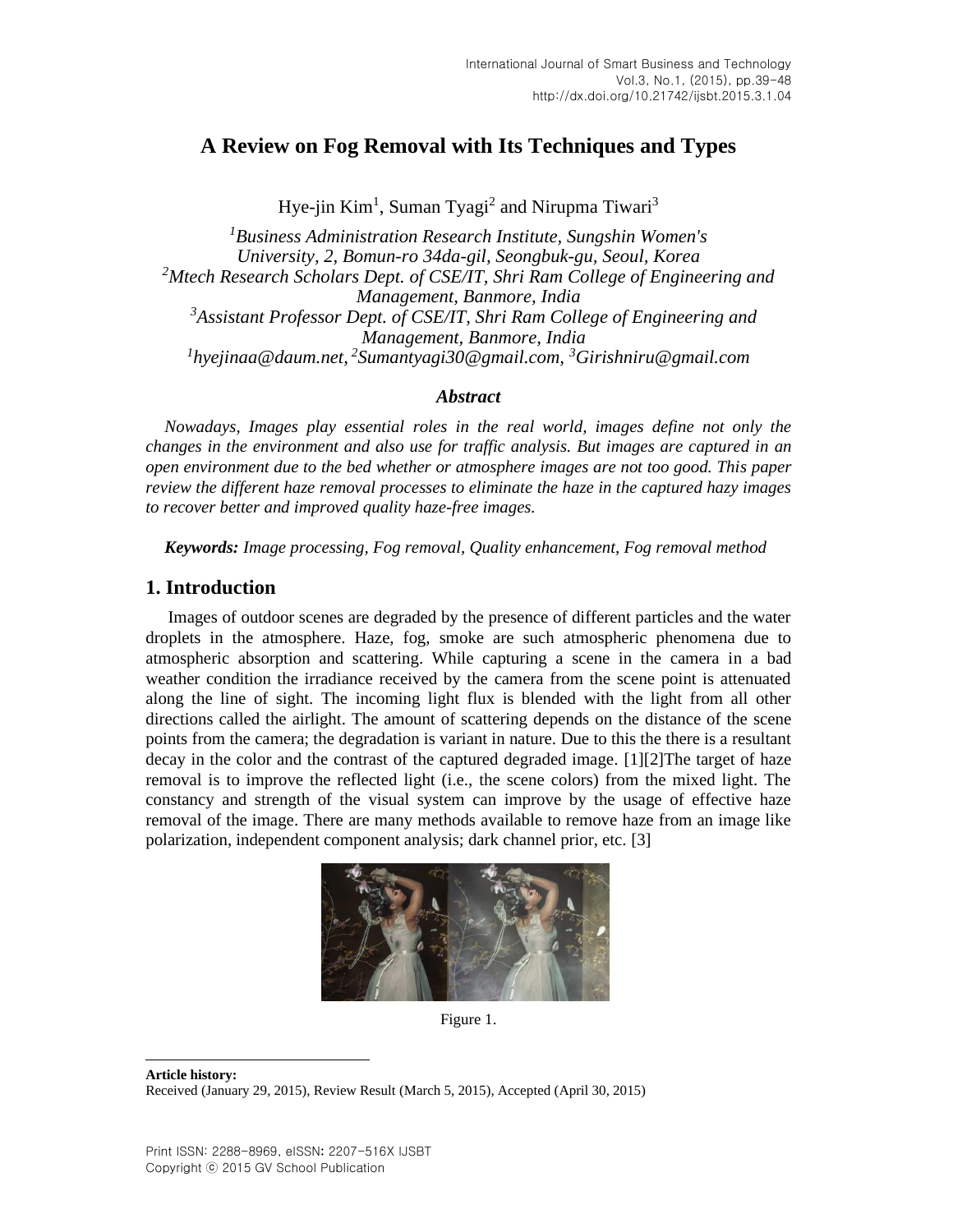Haze removal is an extreme errand because fog relies on obscure scene depth information. Fog impact is the capacity of separation in the middle of camera and object. Henceforth evacuation of fog requires the estimation of an air light guide or profundity map. The present haze removal strategy can be isolated into two classifications: image enhancement and image restoration. Image enhancement does not include the reasons for fog degrading image quality. This method can improve the contrast of haze images but loses some of the image information. Image restoration firstly studies the physical process of image imaging in foggy weather. After observing that degradation model of fog image will be established. At last, the degradation process is inverted to generate the fog-free image without the degradation. So, the quality of degraded images could be improved.

Different types of noise affect the image. Accordingly, an image enhancement process for improving the quality of an image is needed then. After improving the quality of an image again restore that image. [\[4\]](#page-8-3)

At present technology for fog removal are of two types-

- Fog correction
- Fog removal

Effect of fog: The effect of fog mainly is caused by two scatterings  $[1],[2]$  $[1],[2]$  phenomenon-

- 1. Attenuation
- 2. Air-light

# **2. Types of fog**

Fog is defined as a cloud with its base at or near the ground. Depending upon the conditions, the ground may become shrouded in radiation fog, advection fog, or up-slope fog.

- **Radiation fog:** It occurs at night and requires clear skies and fairly high relative humidity. If the air is calm, the fog is patchy.
- **Steam Fog:** Steam fog Named for the fact that it looks like steam rising from the water is also known as sea smoke, Arctic sea smoke, or evaporation fog.
- **Ice-Edge Fog:** Ice-edge fog is a band of fog that forms near the edge of sea ice
- Advection Fog: If cooling is sufficient, a blanket of fog called an advection fog will result.



Figure 2. Advection fog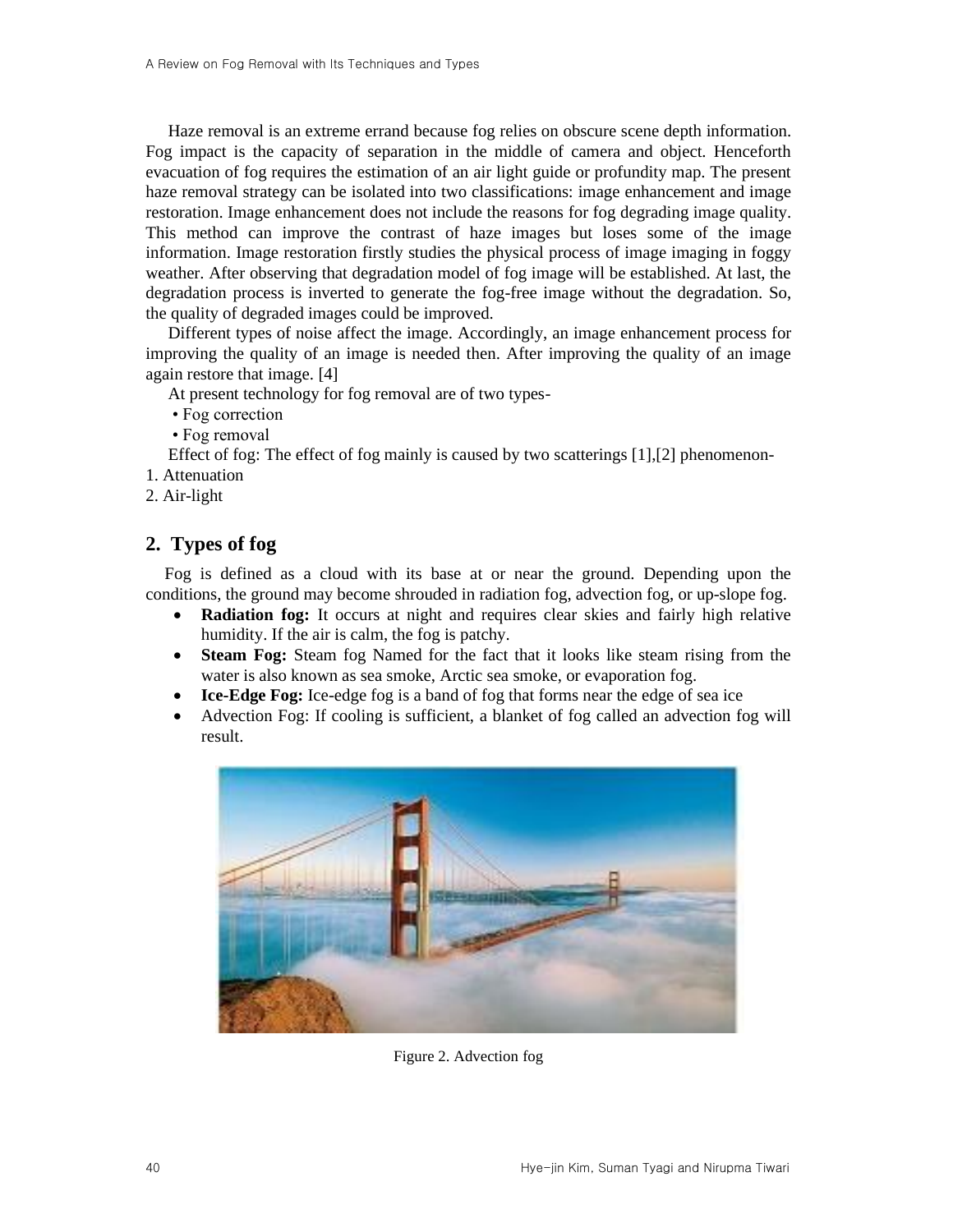• **Precipitation Fog:** As its name suggests, this type of fog is formed by precipitation. It is also known as a frontal fog because it often occurs ahead of warm fronts and behind cold fronts. If the rain moves away, so does the fog.

#### **3. Image enchantment technique**

Visibility Restoration Technique: for removing haze, fog from the image various techniques are used[.\[5\]](#page-8-4) typical techniques of image restoration to the haze are:

- **Dark Channel Prior:** Characterize truncations and acronyms the first time when they are utilized as a part of the content, even after they have been characterized in theory. Shortened forms, for example, IEEE and SI don't need to be characterized. Try not to utilize shortened forms in the title or heads unless they are unavoidable. The dark channel prior (Wang, Yan, et al, 2010) is used for the estimation of atmospheric light in the dazed image to get a more realistic result. This method is mostly used for non-sky patches; one color channel has very low intensity at a few pixels. The low intensity in the dark channel is predominant because of three components:
	- Colorful items or surfaces
	- Shadows (shadows of cars, buildings, etc.)
	- Dark items or surfaces (dark tree trunk, stone)

As the outdoor images are usually full of shadows the dark channels of images will be dark. Due to fog (airlight), a foggy image is brighter than its image without fog. So we can say dark channels of the foggy image will have higher intensity in the region with higher fog along these lines, outwardly the force of the dim channel is an unpleasant estimation of the thickness of the fog. In dim channel earlier we utilize pre and post handling ventures for getting great results. In post preparing steps we use soft matting or trilateral filtering etc. Let  $J(x)$  be the input image,  $I(x)$  is the hazy image,  $t(x)$  is the transmission of the medium. The attenuation of the image due to haze can be expressed as:

$$
I_{att} = J(x)t(x) \tag{1}
$$

The influence of fog is Air light effect and it is shown as:

$$
I_{\text{airlight}}(x) = A(1-t(x))\tag{2}
$$

Dark channel for a random image J, shown as J dark is defined as:

$$
I^{dark}(x) = \frac{mn}{y \in \Omega(x)} (minj^{c}(y))
$$
\n(3)

In this J<sup>c</sup> is the color image comprising of RGB components,  $\Omega(x)$  depicts a local patch which has its origin at x. The low intensity of dark channels is because of shadows in images, color objects, and dark objects in images. After dark channel prior, we need to estimate transmission  $t(x)$  for proceeding further with the solution. After estimating the transmission map depth map is generated. Assume Atmospheric light A is also known.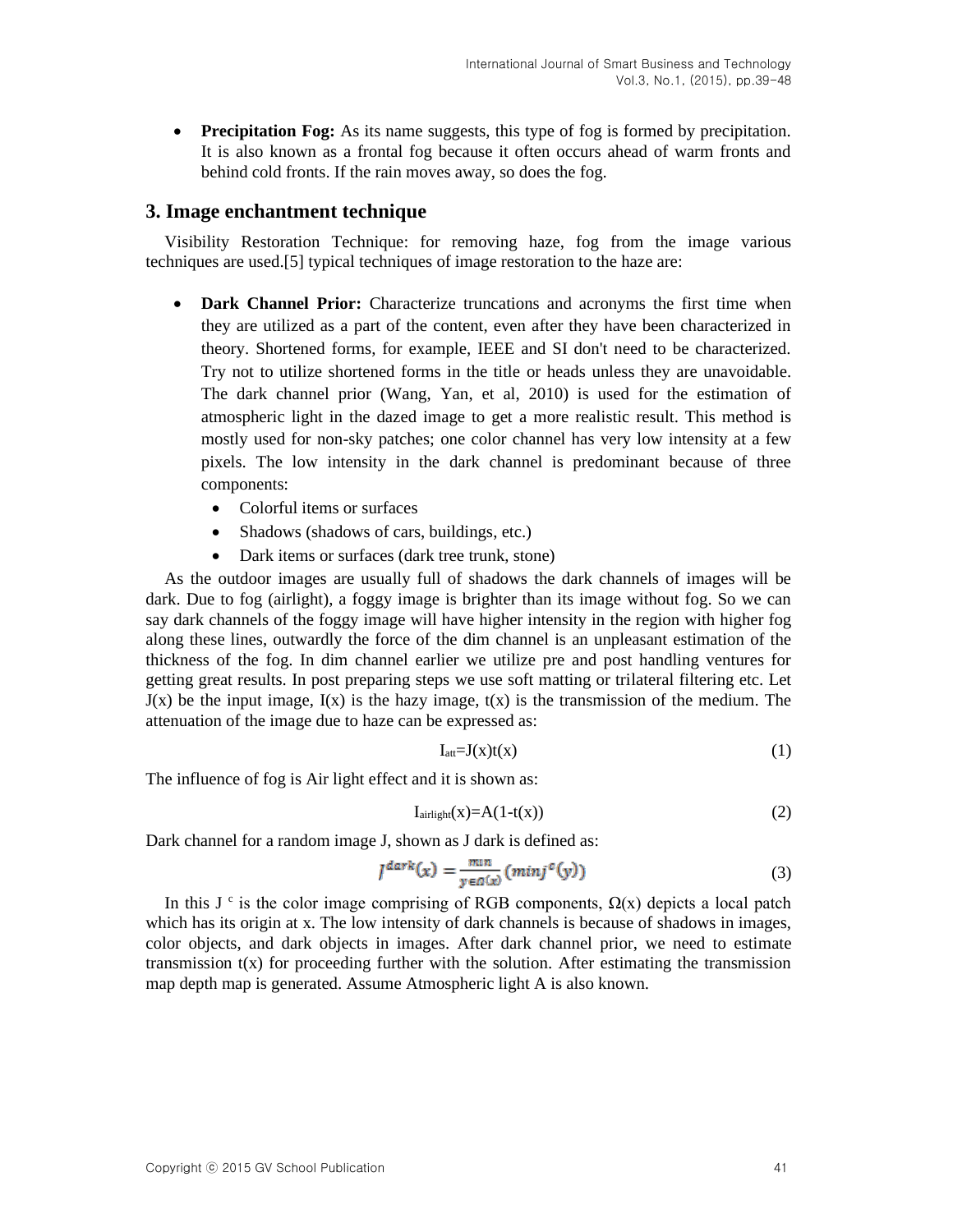

Figure 3. Haze removal results. top: input haze images. middle: restored haze-free images. bottom: depth maps

CLAHE Contrast limited adaptive histogram equalization short form is CLAHE (Xu, Zhiyuan, et al, 2009). Contrast Limited Adaptive Histogram Equalization (CLAHE) is used for the enhancement of low contrast images. This method does not need any predicted weather information for the processing of the fogged image. Firstly, the image captured by the camera in the foggy condition is converted from RGB (red, green, and blue) color space is converted to HSV (hue, saturation, and value) color space. The images are converted because the human senses color similarly to HSV represent colors.



Figure 4. Shows (a) input image (b) output image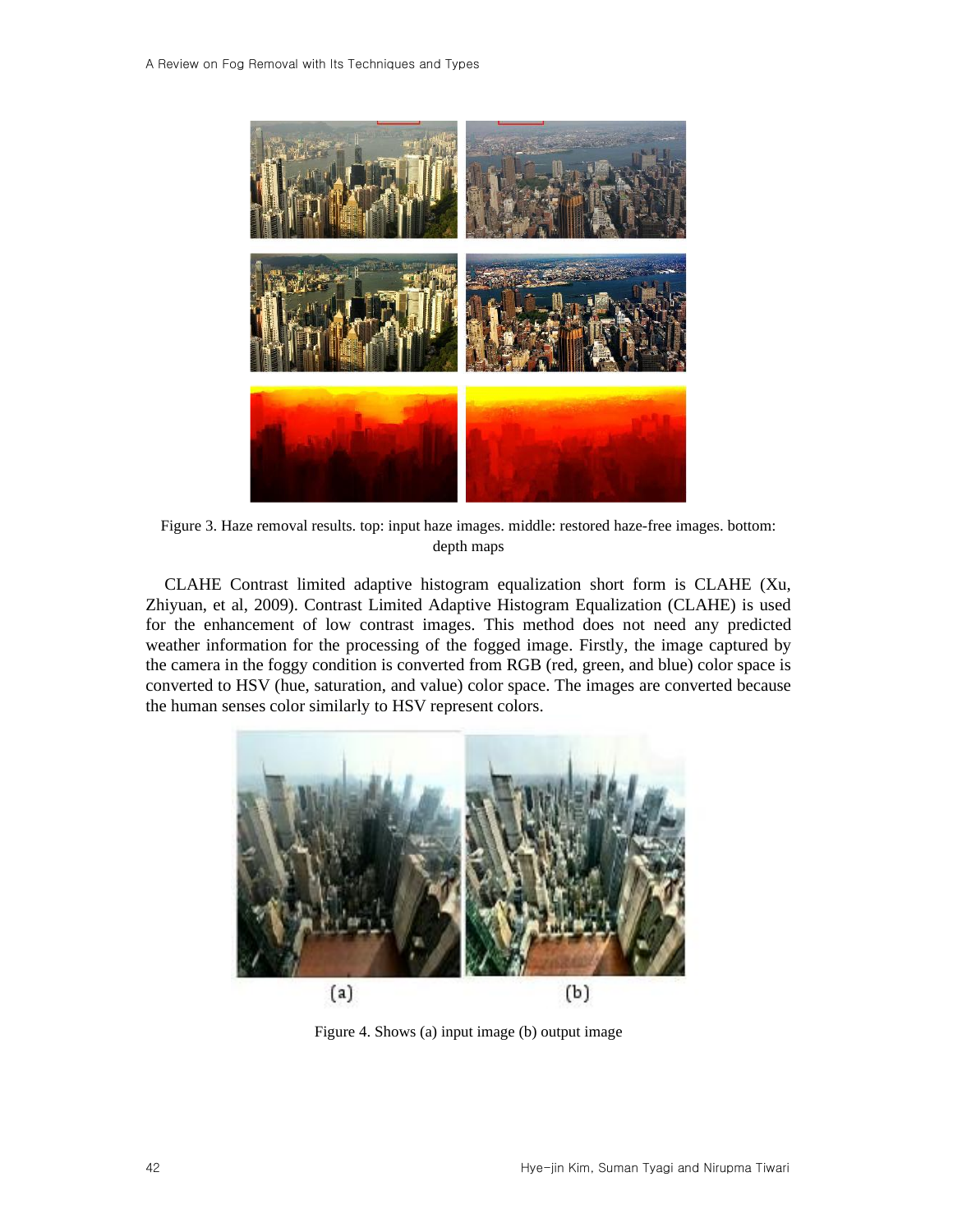Secondly, the value component is processed by CLAHE without affecting hue and saturation. This technique use histogram equalization to a contextual region. The original histogram is cropped and the cropped pixels are redistributed to each gray level. In this, each pixel value is reduced to the maxima of user-selectable. Finally, the image processing in HSV color space is converted back to RGB color space. Figure (3) illustrates the results of the improved image using the CLAHE technique.

• **Bilateral Filtering:** Bilateral filtering smooth's images and also preserves edges, with the nonlinear combination of nearby image values. Bilateral is non-iterative, local, and simple. Gray levels or colors are combined by the bilateral filter based on both their geometric closeness and their photometric similarity and prefer close values to distant values in both domain and range. Bilateral filter smooth edges towards piecewise constant solutions. A bilateral filter does not provide stronger noise reduction. Figure (4) illustrates the processing of foggy images and the establishment of them into the original image by using a bilateral filter.



Figure 5. (a) Original foggy image (b) defogged image (c) bilateral defogged image

*MIX – CLAHE:* Hitam *et al*. (2013) presented a method to enhance underwater .images using a blend Contrast Limited Adaptive Histogram Equalization. The upgrade system adequately enhances the permeability of submerged images and creates the least MSE and the most astounding PSNR values. Along these lines, it has shown that the mix-CLAHE based method is promising for classifying coral reefs especially when visual cues are visible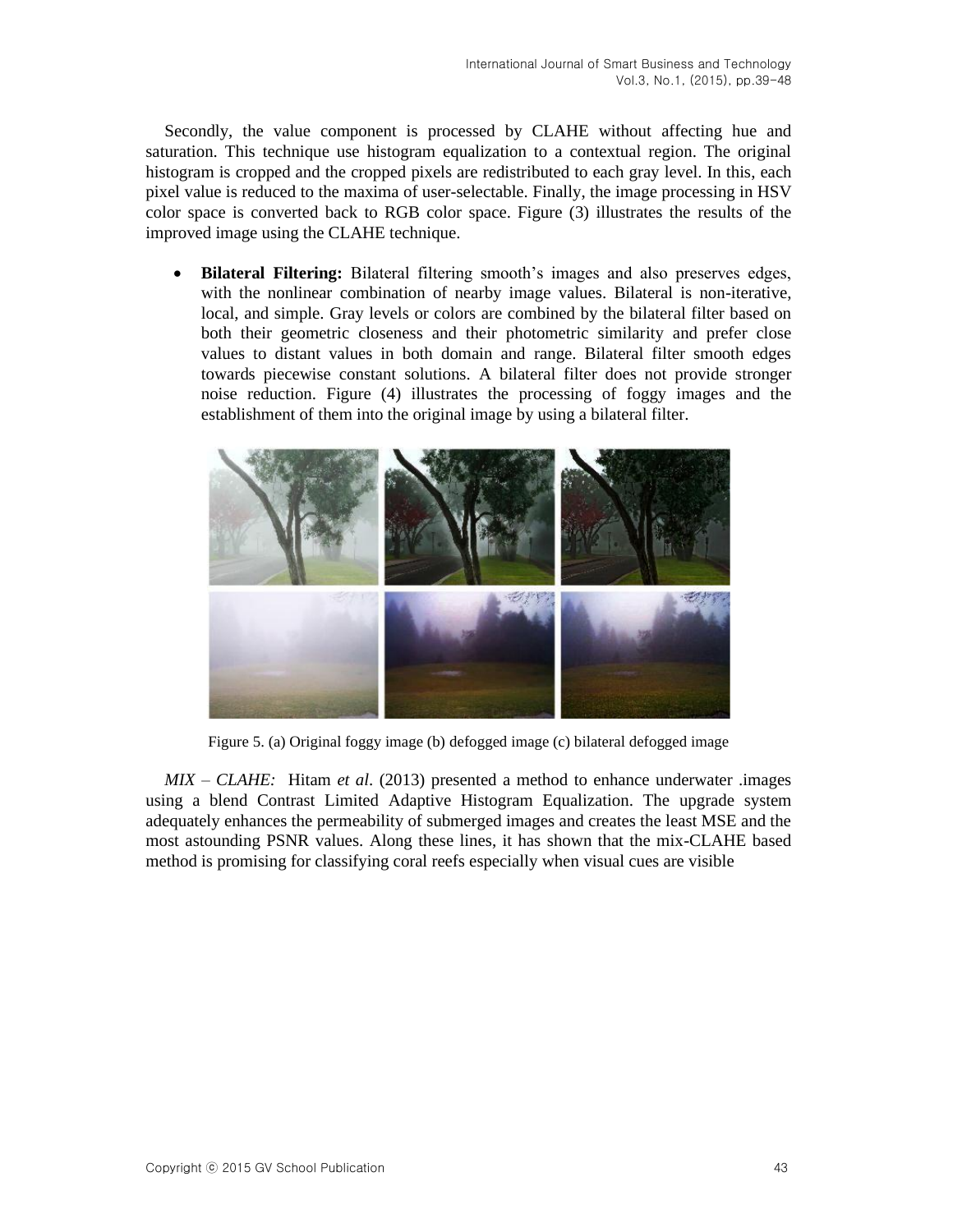|             | 00%   |
|-------------|-------|
| $10m/33'$ - | 50%   |
| 20m/66'     |       |
| 30m/100'    | 12.5% |

Figure 6. Absorption of light by water

[Figure 5] shows an outline of the ingestion of light by water. For each 10m increment inside and out the brilliance of daylight will drop significantly. Almost all red light is passed by half from the surface yet blue proceeds to awesome profundity. That is the reason most submerged images are overwhelmed by blue-green hues. CLAHE-Mix first standardizes the consequence of CLAHE-RGB. Figure (6) outlines the consequences of the CLAHE procedure working on RGB and HSV shading models and the aftereffect of Mix-CLAHE working on Image. As can be seen from the figure, when CLAHE worked on the RGB shading model, it ruins the human feeling of shading. A more intelligent methodology is to spread the shading values consistently, leaving the hues themselves (e.g., tints) unaltered. The outcome from CLAHE-HSV demonstrates that the general shading is more sensible than CLAHE-RGB. On the other hand, the general image is much brighter and looks unnatural to the image. Also, the unavoidable upgrade of clamor in smooth areas is distinguished. To decrease the undesired relics and additionally shine in CLAHE RGB and CLAHE HSV images we present another system that blends the consequences of CLAHE-RGB and CLAHE-HSV. The strategy is called CLAHE-Mix. The point is to upgrade the image contrast and in the meantime safeguard the normal look of the underwater image.



Figure 7. Comparison of CLAHE methods on B1. upper left: original underwater image. upper right: CLAHE-RGB image. bottom left: CLAHE-HSV image. bottom right: CLAHE-Mix image.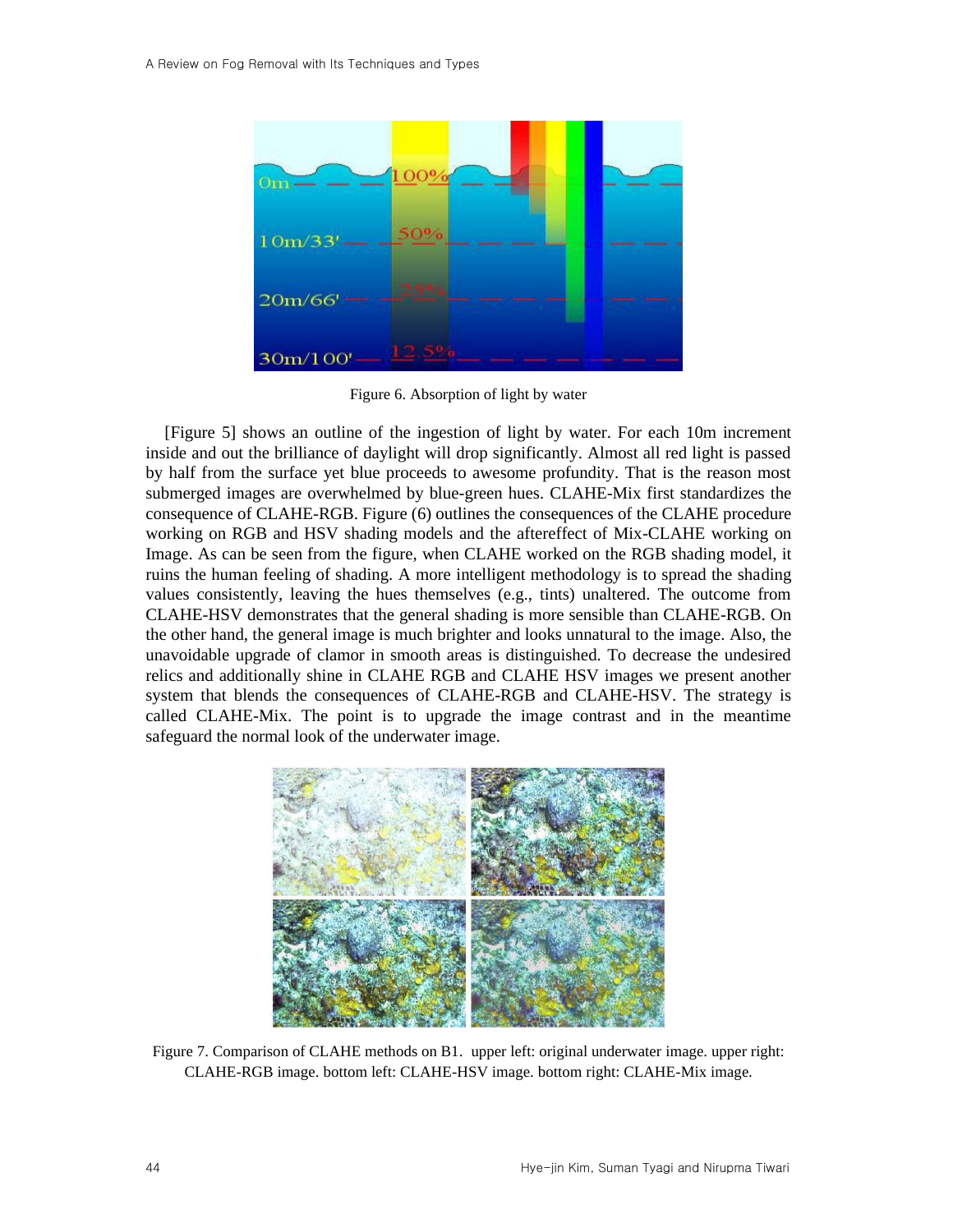• **Trilateral Filtering:** This filtering (Cheng, F.C *et al,* 2012) smooths images without influencing edges, using a non-linear combination of nearby image values. This filter replaces each pixel with weighted averages of its neighbor's pixel. The weight allotted to each neighbor pixel decreases with both the distance in the image plane and the distance on the intensity axis. This filter helps us to get results faster as compared to others. While using a trilateral filter we use pre-processing and post-processing steps for better results. Histogram stretching is used as post-processing and histogram equalization as a preprocessing

| S.No.          | <b>CLAHE</b>                              | Mix-CLAHE                                       |
|----------------|-------------------------------------------|-------------------------------------------------|
|                | <b>CLAHE</b> stands for Contrast limited  | Mix-CLAHE stands for Mixture contrast limited   |
|                | adaptive histogram equalization           | adaptive histogram equalization                 |
| $\mathcal{L}$  | CLAHE operates separately on RGB          | Mix-CLAHE mixes the results of CLAHE-RGB        |
|                | and HSV color models                      | and CLAHE-HSV color models.                     |
| $\mathcal{E}$  | The overall image is much brighter and    |                                                 |
|                | looks unnatural to the underwater         | The result of mix-CLAHE is the enhancement of   |
|                | image. Moreover, the unavoidable          | image contrast and at the same time preserves   |
|                | enhancement of noise in smooth            | the natural look of the underwater image. There |
|                | regions is identified. This is the result | is no enhancement of noise in smooth regions is |
|                | of the CLAHE technique operating on       | identified.                                     |
|                | RGB and HSV color models.                 |                                                 |
| $\overline{4}$ | CLAHE has a low Peak signal-to-noise      | Mix-CLAHE has a high Peak signal to noise       |
|                | ratio.                                    | ratio                                           |
| 5              | CLAHE has a high Mean square error.       | Mix-CLAHE has a low Mean square error           |

| Table 1. Comparison between different image enhancement techniques |  |
|--------------------------------------------------------------------|--|
|                                                                    |  |

Both steps help to increase the contrast of the image before and after usage of the trilateral filter. This algorithm is independent of the density of fog so can also be applied to the images taken in dense fog. Table (1) shows a Comparison between different image enhancement techniques such as Clahe and Mix-Clahe.

| S. No.        | <b>Bilateral Filter</b>                      | <b>Trilateral filter</b>                            |
|---------------|----------------------------------------------|-----------------------------------------------------|
|               | Bilateral filtering smooths images while     | This filtering smooth's images without              |
|               | preserving edges, using a nonlinear          | influencing edges, using a non-linear               |
|               | combination of nearby image values           | combination of nearby image values.                 |
| $\mathcal{D}$ | Bilateral Filtering is non-iterative, local, | Trilateral filtering requires more iteration in the |
|               | and simple                                   | filtering process.                                  |
| 3             | Bilateral filter smooth edges towards        | Trilateral filter smooth edges towards a sharply    |
|               | piecewise constant solutions.                | bounded piecewise linear approximation.             |
| 4             | A bilateral filter does not provide          | The trilateral filter provides stronger noise       |
|               | stronger noise reduction.                    | reduction                                           |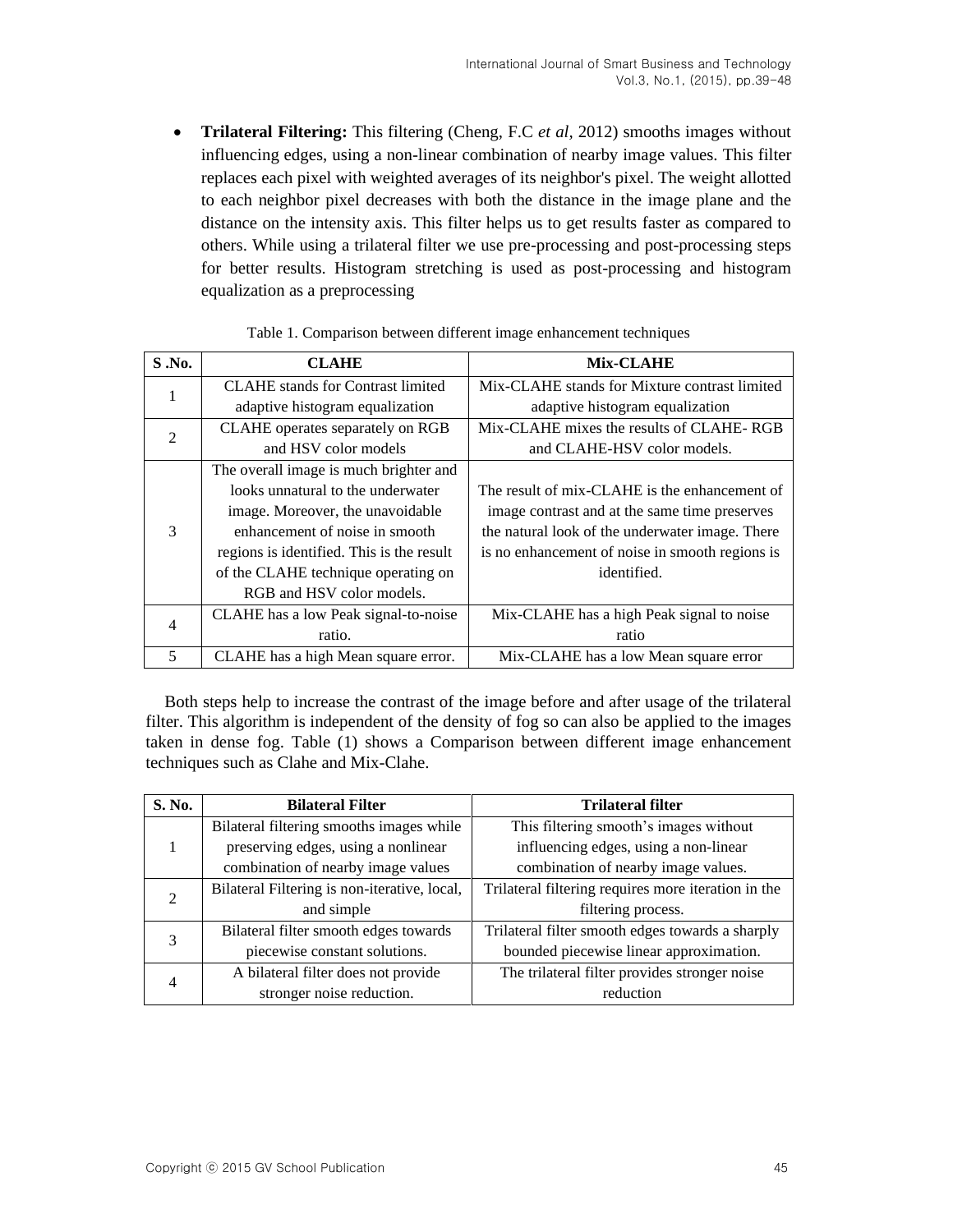## **4. Literature review**

Pucheng Zhou et.al [\[6\]](#page-8-5)**,** this paper present, to enhance the permeability with just a single hazy image, a sort of haze removal algorithm calculation is proposed. Firstly, the crude environmental transmission guide is assessed by utilization of the dark channel prior. And afterward, the Fields of Experts model is received to alter the crude air transmission map. At long last, the scene albedo is restored given the air diffusing model. Investigates an assortment of open-air foggy images to check the achievability and legitimacy of our algorithm. The Fields of Experts model is embraced to get the priors from the degraded image, to revise the environment transmission map. At last, the scene albedo is restored taking into account the environment disseminating model. Analyses demonstrate that the algorithm can be powerful recuperation of the image scene information.

Hiroshi Kawarabuki et. a[l\[7\],](#page-9-0) this paper, we propose a technique for perceiving the level of snowfall consequently even though the greater part of the foundations are secured with snow and the perceivability is low by fog. When it snows vigorously, haze regularly happens all the while. In addition, falling snow grains have a low difference to the background covered with white snow. Keeping in mind the end goal to manage these circumstances, the proposed technique makes an info image clear by fog evacuation. We propose the novel fog removal method which can be connected to the typical scene as well as the heavy snowy scene. This strategy can evacuate the impact of fog without relying upon the evaluation of perceivability because the level of fog evacuation is changed dynamically. The level of snowfall is assessed from the number of falling snow grains, which are removed from the distinction between the present defogged image and the foundation image made by the three-dimensional median.

Shota Furukawa et.al [\[8\]](#page-9-1)**,** the haze removing from an image, it is important to appraise the transmission map and the global atmospheric light in the image. The creators have proposed the estimation system in light of the base and greatest respective channels. However, the computational expense of the channels is high. The reason for this study is to quicken the rate of the proposed system by utilizing general-purpose computing on graphics processing units (GPGPU) going for the proposed strategy to be utilized as a part of the viable applications. Through the tests, it is affirmed that the count pace of the technique is radically quickened enough for pragmatic use.

Apurva Kumari et.al [\[9\]](#page-9-2)**,** this paper, a novel and straightforward rebuilding-based fog removal methodology are proposed. Here, we proposed a methodology that depends on the gamma transformation method and median filter. The transmission guide is refined by the gamma transformation method. At that point, the acquired transmission guide is smoothed by a median filter. Subjective and quantitative investigation exhibit that the proposed algorithm performs well in examination with bilateral filtering. It can deal with shading and in addition dark images. The proposed algorithm, because of its pace and capacity to improve visibility, may be used in many systems, ranging from tracking and navigation, surveillance, consumer electronics, intelligent vehicles to remote detecting. The methodology for making the proposed algorithm autonomous of these estimations is to use conceivable improvement systems which build the brilliance of the images. The outcomes are analyzed because of the above-mentioned performance metrics.

Garima Yadav et.al [\[10\],](#page-9-3) point of this paper is to audit review state-of-art image enhancement and rebuilding techniques for enhancing the quality and perceivability level of an image which give a clear image in terrible climate condition. We likewise think about pervasive methodologies around there through the usage of the systems keeping parameters basic for critical analysis. Many algorithms are developed for improving the visibility quality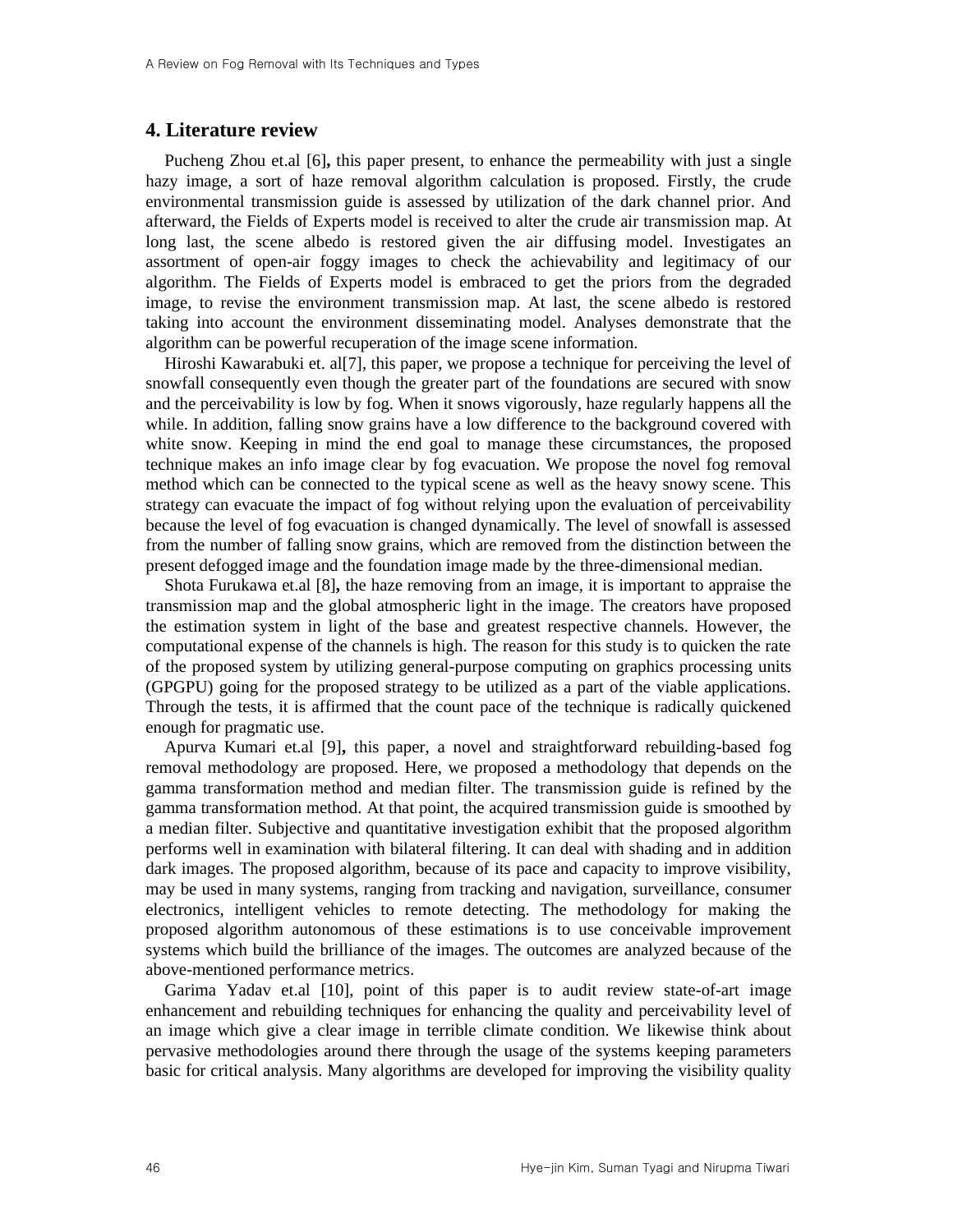of an image in the spatial domain but if these methods are applied in the frequency domain then they produce a better result and reduce the time to produce the output. When we want to convert the spatial domain input into frequency domain then use Fast Fourier transforms (FFT) and Discrete Fourier transforms (DFT). When we get the frequency of noise then we use filtering methods and reduce the noise frequency and produce is enhanced output improved image.

Di Wu et. a[l\[11\]](#page-9-4)**,** this paper entirety up the status of image haze removal methods. After that, quantitative and subjective assessments of these strategies are exhibited and the difficulties of the current haze removal method are compressed. At long last, it proposed a few desires for future examination in the field of image haze removal. Compare to the histogram correlation coefficients of the whole image, those of the light haze part are much higher, which means there is a correlation between the histogram of the original image and those of the haze removed images in the light haze area. In other words, the color distortion in the haze removed image is acceptable and not too serious.

F.-C. Chenget. a[l\[12\]](#page-9-5)**, in** this reported work, the lowest level channel former is proposed for image fog removal. The utilization of the most reduced level channel is disentangled from the dark channel prior. It depends on a key perception that fog-free force in a shading image is normally the base estimation of trichromatic channels. To gauge the transmission model, the dull channel former then executes as a min channel for the most reduced force. However, the min channel results in radiance curios, particularly for neighbors of edge pixels. It recalled the transmission model to defog an image; we then accelerated the refinement of transmission by introducing a fast O(1) bilateral filter based on the raised cosines function to the weight values of neighbors.

### **5. Conclusion**

After studying the list of the researcher on fog removal techniques, we come to know that researchers have ignored various issues like no technique works with every phase or circumstance. The existing techniques have neglected the use of dark channels before reducing the noise and uneven illumination problem. To overcome the problems of existing research a new integrated algorithm will be proposed in near future. The trilateral filtering will be used as a post-processing step to eliminate the noise from the input image.

#### **References**

- <span id="page-8-0"></span>[1] C. Dhanani and A. Saxena, "A Comparative analysis on various Image Enhancement Techniques for Foggy images", International Journal of Advanced Research in Computer Science and Management Studies, vol. 2, no. 12, December **(2014)**
- <span id="page-8-1"></span>[2] K. Kumar, G. P. Panda, and N. Panda, "A Survey on Image Dehazing Methods", International Journal of Engineering Research & Technology (IJERT), vol. 2, no.10, October **(2013)**
- <span id="page-8-2"></span>[3] R. Sharma and V. Chopra, "A Review on Different Image Dehazing Methods", International Journal of Computer Engineering and Applications, vol. 6, no. 3, June **(2014)**
- <span id="page-8-3"></span>[4] H. Kaur and R. Mahajan, "A Review on Various Visibility Restoration Techniques", International Journal of Advanced Research in Computer and Communication Engineering, vol. 3, no. 5, May **(2014)**
- <span id="page-8-4"></span>[5] M.K. Saggud, and S. Singh, "A Review on Various Haze Removal Techniques for Image Processing", International Journal of Current Engineering and Technology, vol.5, no.3 June **(2015)**
- <span id="page-8-5"></span>[6] P. Zhou and Y. Zhou, "Single Image Haze Removal Using Dark Channel Prior and Fields of Experts Model", 11th International Conference on Fuzzy Systems and Knowledge Discovery, IEEE,**(2014)**